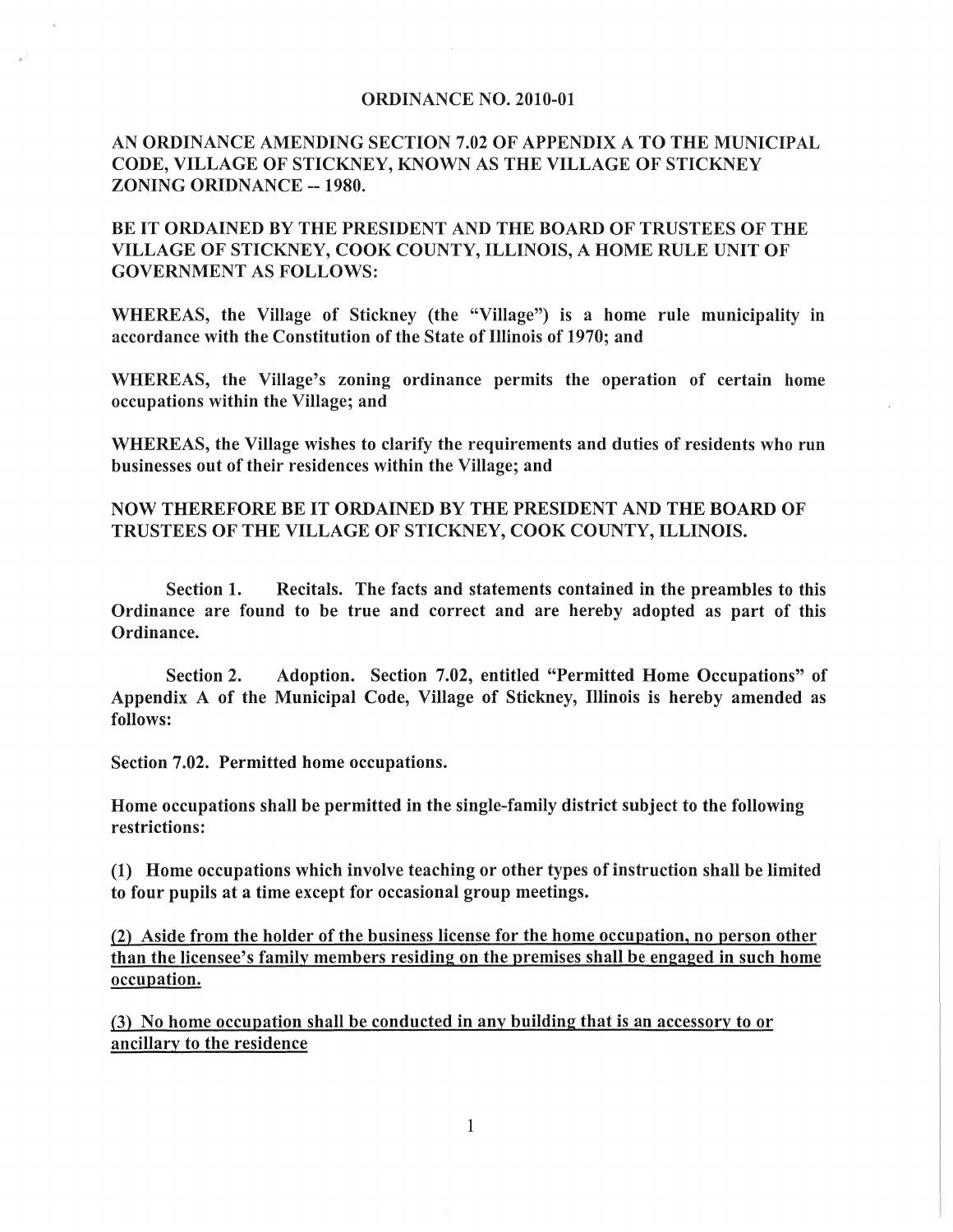(4) No home occupation shaH allow or provide for any ingress or egress of any business invitees to the residence

(5) The use of the dwelling as a home occupation must be incidental and secondary to the principal residential use of the dwelling unit and must not change the residential character of the dwelling unit or adversely affect the character of the surrounding neighborhood.

(6) No more than twenty-five percent (25%) of the floor area of the dwelling unit shall be used in the conduct of the home occupation.

(7) No equipment or process shall be used in such home occupation which creates noise, vibration, glare, fumes, odors or electrical interference detectable to the normal senses off the lot, if the occupation is conducted in a single-family residence, or outside the dwelling unit if conducted in other than a single-family residence. There shall be no storage of hazardous or toxic materials. In the case of electrical interference, no equipment or process shall be used which creates visual or audible interference in any radio or television receivers off the premises, including radio water meters or sensors, or causes fluctuations in line voltage off the premises.

(8) The dwelling must comply with aU other provisions of this Zoning Ordinance and the Village Code.

 $(29)$  Activities which are not permitted as a home occupation as defined in this ordinance shall be considered a business use and are prohibited in any residential district.

(310) The following home occupations are prohibited:

(a) Wholesale jobbing or retail business which is not conducted entirely by mail and/or telephone, or a sale jobbing or retail business which involves the receipt, sale, shipment, delivery or storage of merchandise on or from premises located in a residential district;

(b) Any activity permitted or allowed as a special use solely in an industrial district pursuant to this ordinance;

- (c) Manufacturing businesses;
- (d) Repair shops;
- (e) Clinics or hospitals;
- (f) Barbershops or beauty parlors;
- (g) A stable, kennel or animal hospital;
- (h) Restaurants;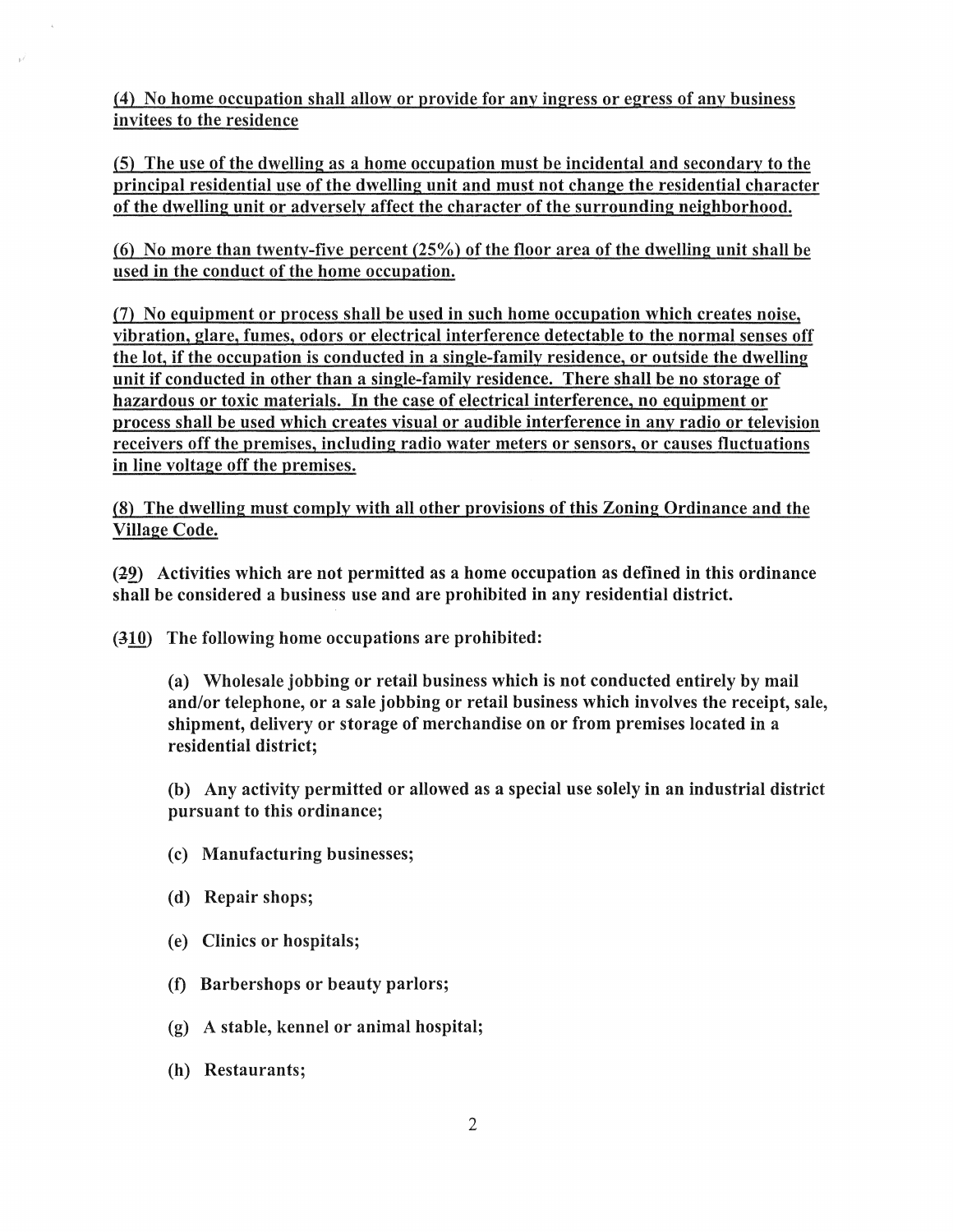(i) An activity which produces noxious matter, or employs or produces flammable matter;

(j) An activity which employs one or more persons not residing on the premises;

(k) An activity which involves the use of mechanical equipment other than what is usual or purely domestic, or for hobby purposes;-

(l) Churches or places of religious worship.

(11) Signs for home occupations shall be governed by Section 7.06 of this Zoning Ordinance, with the following exceptions:

(a) A nameplate on a residence wherein a home occupation is based may include the name or names of the business operating therein;

(b) Nameplates with business names must be affixed flat against the wall or door of the residence.

(12) In order to operate a home occupation within the Village, a resident must complete and file an application for a home occupation license with the Village Clerk. Such application shall be granted if the applicant satisfies all requirements under the Village Code for running a home occupation, and if the applicant certifies that the home occupation will be conducted pursuant to all state and local laws and requirements. Application forms shall be available with the Village Clerk.

(13) There shall be no additional fee to operate a home occupation within the Village; however, all fees, obligations, and permit and licensure requirements contained in the Village Code that apply to the operation of a business within the Village shall be applicable to all home occupations within the Village.

 $(14)$  No person may operate a home occupation that violates any provision of the Village Code, including Village's Zoning Ordinance, or any State or federal law. Any violation of this Chapter 7 by any home occupation may result in the revocation of any and all licenses granted by the Village to the business operating as the home occupation.

Section 3. Home Rule. This ordinance is enacted under the Home Rule powers of the Village as set forth in the Constitution and laws of the State of Illinois.

Section 4. Effective Date. This Ordinance shall be in full force and effect after its passage, approval and publication in the manner provided by law.

Section 5. Conflicts. This Ordinance supersedes all ordinances or parts of ordinances directly conflicting with the terms and provisions contained herein, but only to the extent of such conflict.